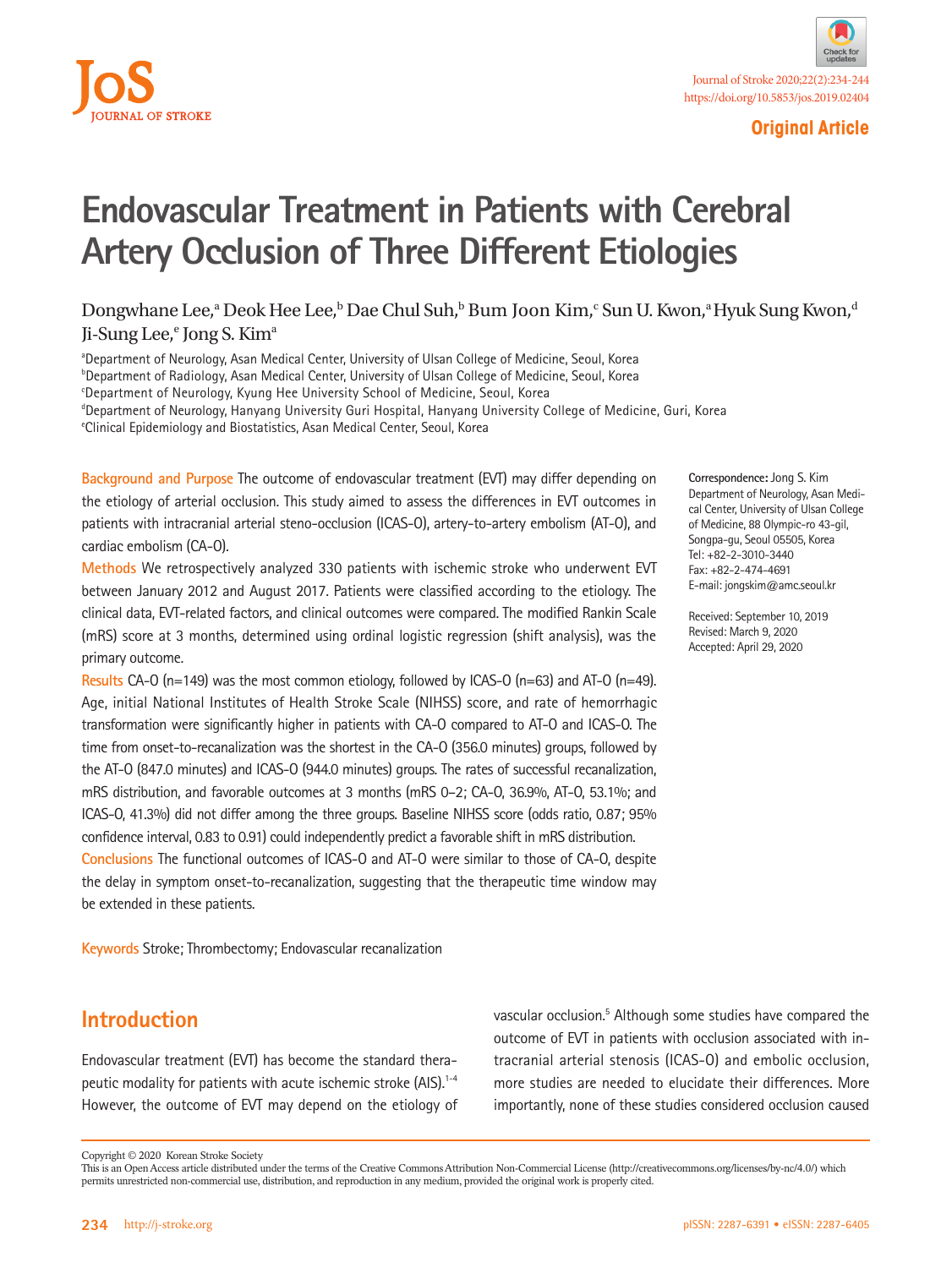by artery-to-artery embolism (AT-O) and occlusion caused by cardiac embolism (CA-O) separately.<sup>5-16</sup> The clinical outcomes of AT-O and CA-O may differ, because of the difference in the clot characteristics and collateral patterns of the two conditions.17 The present study evaluated the characteristics and outcomes of EVT in three different groups of patients with AIS, i.e., AT-O, CA-O, and ICAS-O.

## **Methods**

#### **Study population**

Patients who presented with AIS caused by AT-O, CA-O, and ICAS-O, and underwent EVT between January 2012 and August 2017 at Asan Medical Center, Seoul, Korea, were consecutively enrolled. We excluded patients (1) with other (e.g., arterial dissection, moyamoya disease, cancer-related stroke, or vasculitis) or unknown etiologies (negative etiology or incomplete study), (2) with two or more potential causes of stroke (e.g., CA-O and ICAS-O, or AT-O and ICAS-O), (3) who could not undergo EVT due to technical reasons (e.g., marked tortuosity), and (4) whose 90-day modified Rankin Scale (mRS) score could not be obtained. All clinical information, including baseline National Institutes of Health Stroke Scale (NIHSS) scores, was recorded. Patients were classified according to the Trial of ORG 10172 in Acute Stroke Treatment (TOAST) criteria.18

ICAS-O was defined as follows: (1) residual stenosis **>**70% in the target artery after thrombectomy, (2) moderate stenosis with flow and perfusion impairment on angiography or an evident tendency toward reocclusion, and (3) no source of embolism (e.g., significant proximal arterial stenosis or cardiac disease).19,20 The degree of stenosis was measured according to the Warfarin– Aspirin Symptomatic Intracranial Disease criteria.<sup>20</sup> AT-O was defined as follows: (1) >50% stenosis in the relevant proximal artery (internal carotid artery, common carotid artery [up to the levels of C1], vertebral artery [V1–3 segment], common carotid artery, or severe atherosclerosis of the aorta) associated with relevant, distal artery occlusion; and (2) absence of embolism of cardiac origin.18 CA-O was defined when patients had cardiac disease with medium or high-risk of stroke, as defined by the TOAST classification.18

This study was approved by the Institutional Review Board of the Asan Medical Center (IRB number: 2019-0110), which waived the requirement for written informed consent due to its retrospective nature.

#### **Endovascular treatment**

All patients with AIS who visited the emergency department were administered recombinant tissue plasminogen activator (rtPA) (0.9 mg/kg) intravenously within 3 hours of symptom

onset, until December 2012 and within 4.5 hours after January 2013, if computed tomography (CT) showed no signs of brain hemorrhage. Patients underwent multi-modal (diffusionweighted, perfusion-weighted, fluid-attenuated inversion recovery [FLAIR], and gradient-echo) magnetic resonance imaging (MRI) and magnetic resonance angiography (MRA) while receiving rtPA. The clot sign on gradient-echo MRI was defined as a hypointense signal that exceeded the contralateral vessel diameter.<sup>21</sup> EVT was performed in patients with large vessel occlusion and diffusion-perfusion mismatch or diffusion-clinical mismatch. Patients who were unable to undergo magnetic resonance examination for any reason were evaluated using CT perfusion scanning and CT angiography. Patients who could not be treated with rtPA due to late arrival underwent EVT alone, based on the MRI and MRA results. The decision to perform EVT was made through discussions between the attending neurologist and the neurointerventionist. EVT was generally performed <24 hours after symptom onset but was occasionally performed ≥24 hours in patients who strictly met the criteria. If the exact onset time was unknown, it was defined as the point in time when the patient was lastly confirmed to be normal. EVTs were performed by one of two experienced neurointerventionists (DCS or DHL) as described elsewhere.<sup>22</sup> Endovascular procedures including direct stenting and/or balloon angioplasty, mechanical disruption, direct aspiration, and a stent retriever were employed appropriately at the discretion of the neurointerventionist. Moreover, the decision to treat proximal severe stenosis/occlusion first or distal embolism first in patients with AT-O depended on the operator.

**Evaluation of clinical and angiographic outcomes** The patients were treated at the neurological intensive care unit after the procedure. Patients underwent follow-up CT/CT angiography or MRI/MRA at 24 to 48 hours to assess the presence of possible brain hemorrhage and confirm the maintenance of recanalization. The respective times from symptom onset to femoral puncture and reperfusion, from femoral puncture to reperfusion, and the total intervention time were measured. Reperfusion time was defined as the time to achieve a modified thrombolysis in cerebral infarction (mTICI) score ≥2b. $^{23}$  Successful reperfusion was defined as an mTICI score of 2b or 3. The onset to recanalization time and puncture to recanalization time were calculated in patients in whom achieved recanalization was successful. The presence of cerebral hemorrhage on imaging scans obtained approximately 24 to 48 hours after the procedure was noted. Intracerebral hemorrhage (ICH) was classified according to the method described by the European Cooperative Acute Stroke Study I trial.<sup>24</sup> The clinical outcomes were assessed by stroke neurologists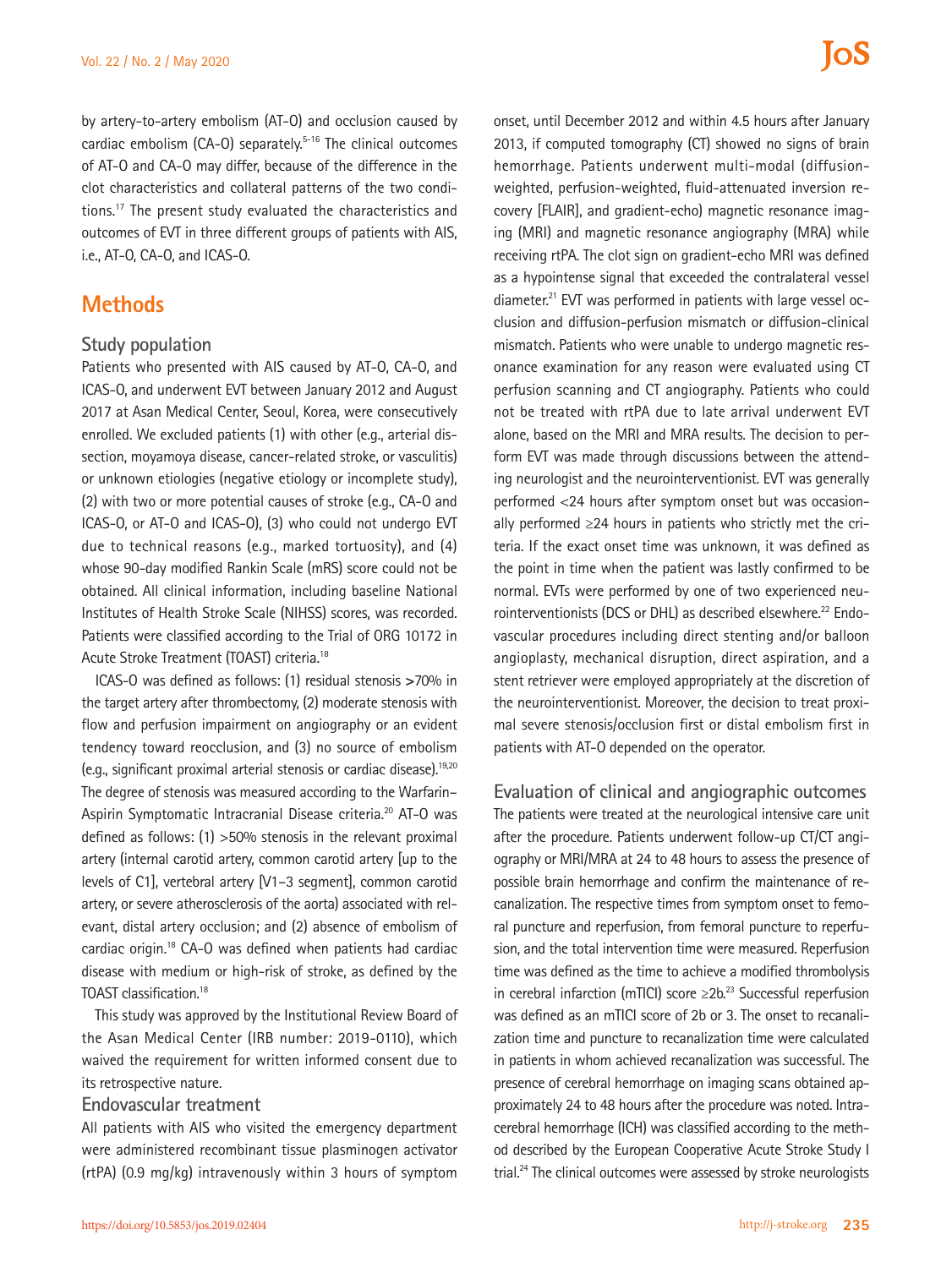# IOS

using the mRS 3 months after the stroke. mRS evaluation was performed via telephone by a trained nurse if the patient could not visit the hospital. The distribution of mRS scores (shift analysis) at 90 days was the primary outcome.<sup>25</sup> The rates of change in the mRS score (0–2) at 3 months and the presence/absence of cerebral hemorrhage were the secondary outcomes.

Although no study has compared the outcomes of CA-O, AT-O, and ICAS-O, we performed a literature search (English language) on papers that compared ICAS-O and embolic occlusion in PubMed, Ovid, and MEDLINE published before October 2019 using MeSH terms or keywords including stroke, intracranial atherosclerosis, endovascular, mechanical thrombectomy, thrombectomy, stenosis, and stenting. Moreover, we found studies that were excluded by the search through a manual search. We included all these papers and tried to summarize the outcomes and predicting factors.

### **Statistical analysis**

The categorical variables were compared using Pearson's chisquare or Fisher's exact test, wherever appropriate. Continuous demographic, clinical, and radiological variables were compared using one-way analysis of variance or the Kruskal-Wallis test. The 3-month outcomes of the three groups (shift analysis) were compared by calculating the common adjusted odds ratios (aORs) and 95% confidence intervals (CIs). Variables with a *P*<0.1 on univariate analysis were included as candidate variables in multivariate analysis. Ordinal logistic regression was performed to evaluate factors that independently predicted outcomes after EVT. All *P* values were two-sided and *P*<0.05 was

statistically significance. Statistical analyses were performed using SPSS version 21.0 for Windows (IBM Corp., Armonk, NY, USA) and SAS version 9.4 (SAS Institute, Cary, NC, USA).

## **Results**

### **Patient characteristics**

We enrolled 330 AIS patients who underwent EVT between January 2012 and July 2017. Of these, 54 patients were eliminated based on the exclusion criteria (Figure 1). The remaining patients were divided into the embolic group (n=198) and the ICAS-O (n=63) group. The remaining patients were divided into three groups: AT-O (n=49), CA-O (n=149), and ICAS-O (n=63), after excluding patients with concomitant embolism and ICAS (n=12), and patients with unavailable 3-month mRS scores (n=15).

Patients in the CA-O group were older, with a female predominance, and had more severe neurological deficits than those in the ICAS-O and AT-O groups (Table 1). The frequency of diabetes and a current smoking habit were higher in the AT-O than that in the CA-O and ICAS-O groups. There were no significant differences in the location of occlusion, except that internal carotid arterial occlusion was more frequent in the AT-O group. Clot signs were observed more frequently in the CA-O than those in the AT-O and ICAS-O groups.

### **Procedural and clinical outcomes**

The time from symptom onset-to-initial recanalization was the longest in the ICAS-O group (944 minutes; interquartile range [IQR], 511 to 2,155), followed by the AT-O (847 minutes; IQR,



**Figure 1.** Flowchart of the patient selection process. ICAS, intracranial arterial steno; mRS, modified Rankin Scale; ICAS-O, intracranial arterial steno-occlusion; CA-O, occlusion caused by cardioembolism; AT-O, occlusion caused by artery-to-artery embolism.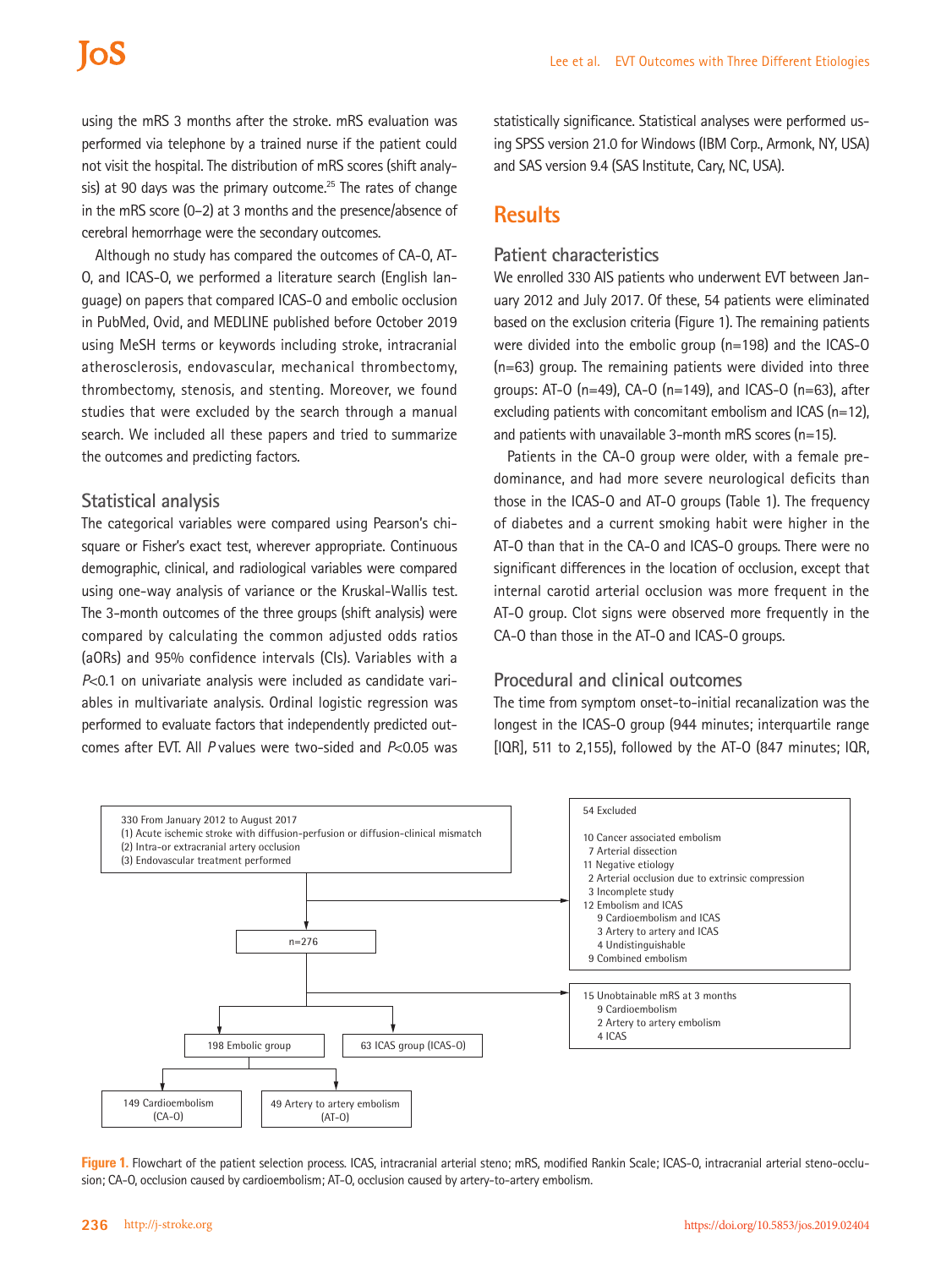### Vol. 22 / No. 2 / May 2020

**Table 1.** Baseline characteristics of patients with ischemic stroke caused by three different etiologies

| Characteristic                         | $CA-O (n=149)$      | $AT-O(n=49)$         | ICAS-0 (n=63)       | $\boldsymbol{P}$       |
|----------------------------------------|---------------------|----------------------|---------------------|------------------------|
| Age (yr)                               | $69.7 \pm 10.9$     | $66.1 \pm 10.2$      | $66.2 \pm 10.7$     | 0.034                  |
| Male sex                               | 73 (49.0)           | 43 (87.8)            | 50 (79.4)           | < 0.001                |
| <b>Initial NIHSS</b>                   | $14(11-17.5)$       | $10(7.5-13.5)$       | $11(8-15)$          | < 0.001                |
| Hypertension                           | 91(61.1)            | 29(59.2)             | 45 (71.4)           | 0.301                  |
| <b>Diabetes</b>                        | 32 (21.5)           | 20(40.8)             | 18 (28.6)           | 0.026                  |
| Hyperlipidemia                         | 34 (22.8)           | 14 (28.6)            | 20(31.7)            | < 0.384                |
| Cigarette smoking                      | 36 (28.8)           | 12 (50.0)            | 7(15.2)             | 0.010                  |
| Previous history of stroke             | 29 (19.5)           | 14 (28.6)            | 14 (22.2)           | 0.424                  |
| Atrial fibrillation                    | 122 (81.9)          | 0(0)                 | 0(0)                | < 0.001                |
| Laboratory findings                    |                     |                      |                     |                        |
| Hemoglobin (g/dL)                      | $12.9 + 1.9$        | $14.0 \pm 1.9$       | $14.5 \pm 1.9$      | < 0.001                |
| Total cholesterol (mg/dL)              | $168.2 + 44.0$      | $169.0 + 43.7$       | $181.9 + 37.6$      | 0.089                  |
| LDL-C (mg/dL)                          | $107.6 \pm 35.8$    | $104.0 + 40.8$       | $117.0 \pm 34.2$    | 0.132                  |
| C-reactive protein (mg/dL)             | $1.1 \pm 2.5$       | $0.6 + 1.8$          | $0.9 + 1.9$         | 0.256                  |
| Occlusion site                         |                     |                      |                     |                        |
| Middle cerebral artery                 | 84 (56.5)           | 20(40.8)             | 34 (54.0)           | 0.165                  |
| M1                                     | 71 (47.7)           | 17 (34.7)            | 28 (44.4)           | 0.291                  |
| M <sub>2</sub>                         | 13(8.7)             | 4(8.2)               | 7(11.1)             | 0.836                  |
| Anterior cerebral artery               | 4(2.7)              | 1(2.0)               | 0(0)                | 0.483                  |
| Posterior circulation arteries         | 23 (15.4)           | 14 (28.6)            | 15 (23.8)           | 0.084                  |
| Internal carotid artery                | 48 (32.2)           | 27(55.1)             | 14 (22.2)           | 0.001                  |
| Clot sign                              | 67 (45.0)           | 11(22.4)             | 25(39.7)            | 0.018                  |
| Treatment with intravenous tPA         | 54 (36.2)           | 12 (24.5)            | 14 (22.2)           | 0.078                  |
| Time variables (min)                   |                     |                      |                     |                        |
| Onset to admission                     | 133.0 (43.0-327.5)  | 247.0 (111.5-754.0)  | 397 (125 - 733.0)   | < 0.001                |
| Onset to groin puncture                | 282.0 (190.0-522.5) | 773.0 (282.0-1995.0) | 871 (425.0-2,063.0) | < 0.001                |
| Onset to recanalization                | 356.0 (252.0-584.0) | 847 (371.0-2,065.0)  | 944 (511.0-2,155.0) | $< 0.001*$             |
| Puncture to recanalization             | 55.0 (37.0-77.0)    | 62.0 (52.0-89.5)     | 78.0 (55.0-107.0)   | $< 0.001$ <sup>+</sup> |
| Total intervention                     | 70.0 (50.5-90.5)    | 80.0 (65.0-100.5)    | 88.0 (70.0-118.0)   | < 0.001                |
| Modalities of EVT                      |                     |                      |                     |                        |
| Stent retriever                        | 119 (79.9)          | 30 (61.2)            | 29 (46.0)           | < 0.001                |
| Suction thrombectomy                   | 61 (40.9)           | 23 (46.9)            | 7(11.1)             | < 0.001                |
| Angioplasty                            | 6(4.0)              | 37(75.5)             | 45 (71.4)           | < 0.001                |
| Stent insertion                        | 8(5.4)              | 29(59.2)             | 33 (52.4)           | $< 0.001$ <sup>*</sup> |
| Use of tirofiban                       | 2(1.3)              | 4(8.2)               | 8(12.7)             | 0.001                  |
| Instant re-thrombosis                  | 1(0.7)              | 4(8.2)               | 9(14.3)             | < 0.001                |
| mTICI                                  |                     |                      |                     | 0.033                  |
| mTICI 0-1                              | 10(6.8)             | 3(6.1)               | 1(1.6)              |                        |
| mTICI 2a                               | 6(4.0)              | 1(2.0)               | 4(6.3)              |                        |
| mTICI 2b                               | 69 (46.3)           | 21 (42.9)            | 15(23.8)            |                        |
| mTICI 3                                | 64 (43.0)           | 24 (45.8)            | 43 (68.3)           |                        |
| Successful recanalization (mTICI 2b-3) | 136 (91.3)          | 45 (91.8)            | 58 (92.1)           | >0.999                 |
| Recanalization in follow-up images     | 127 (94.1)          | 37 (90.2)            | 47 (81.0)           | 0.020                  |
| <b>ICH</b>                             | 66 (44.9)           | 14(31.1)             | 14 (22.6)           | 0.006                  |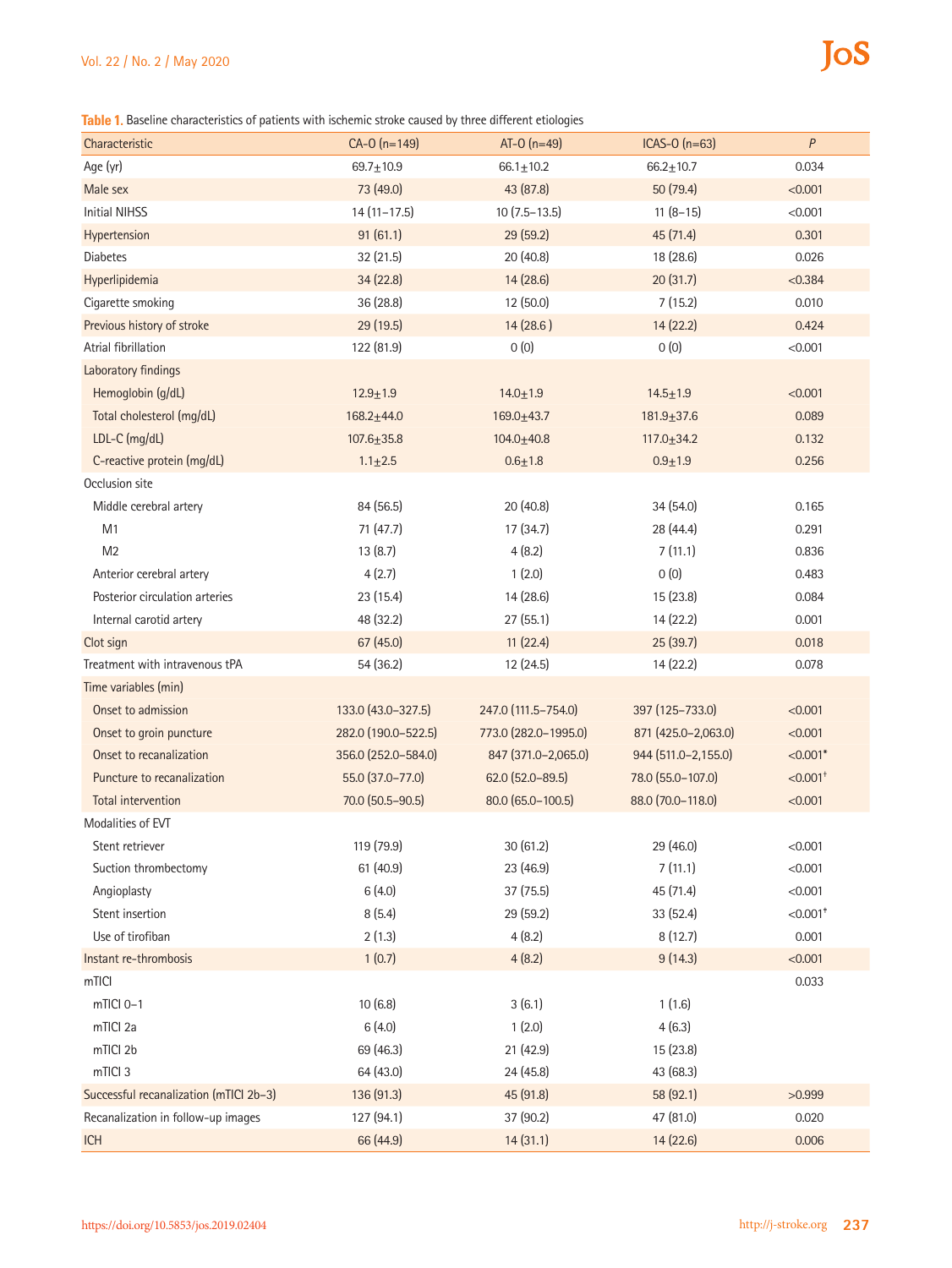#### **Table 1.** Continued

| Characteristic            | $CA-O (n=149)$ | $AT-O(n=49)$ | $ICAS-0$ ( $n=63$ ) | P      |
|---------------------------|----------------|--------------|---------------------|--------|
| Type of ICH               |                |              |                     | 0.462  |
| Hemorrhagic infarction, 1 | 21(31.3)       | 8(57.1)      | 6(42.9)             |        |
| Hemorrhagic infarction, 2 | 23(34.3)       | 4(28.6)      | 5(35.7)             |        |
| Parenchymal hematoma, 1   | 10(14.9)       | 2(14.3)      | 2(14.3)             |        |
| Parenchymal hematoma, 2   | 13(19.4)       | 0(0)         | 1(7.1)              |        |
| Subarachnoid hemorrhage   | 3(2.0)         | 0(0)         | 1(1.7)              | >0.999 |
| Any cerebral hemorrhage   | 69 (46.9)      | 14(31.1)     | 14(23.3)            | 0.004  |
| $mRS_0-2$ at 3 mo         | 55(36.9)       | 26(53.1)     | 26(41.3)            | 0.142  |
| Mortality at 3 mo         | 13(8.7)        | 2(4.1)       | 6(9.5)              | 0.552  |

Values are presented as mean±standard deviation, number (%), or median (interquartile range). The three groups were compared using Pearson chi-square tests, one-way analysis of variance (ANOVA) or the Kruskal-Wallis test, whichever was appropriate.

CA-O, occlusion caused by cardioembolism; AT-O, occlusion caused by artery-to-artery embolism; ICAS-O, intracranial arterial steno-occlusion; NIHSS, National Institutes of Health Stroke Scale; LDL-C, low-density lipoprotein cholesterol; tPA, tissue plasminogen activator; EVT, endovascular treatment; mTICI, modified thrombolysis in cerebral infarction; ICH, intracerebral hemorrhage; mRS, modified Rankin Scale.

\* ,†Onset-to-recanalization time and puncture-to-recanalization time were calculated in patients in whom successful recanalization was achieved; ‡ Stent insertion refers to intracranial stenting in patients with ICAS-O or CA-O and extracranial (proximal) stenting in patients with AT-O.



#### Score on the Modified Rankin Scale at 3 months

**Figure 2.** Distribution of the modified Rankin Scale scores 3 months after endovascular treatment among patients with occlusion caused by cardioembolism (CA-O), occlusion caused by artery-to-artery embolism (AT-O), and intracranial arterial steno-occlusion (ICAS-O). No significant difference was observed among these three groups.

371 to 2,065) and CA-O (356 minutes; IQR, 252 to 584) groups (*P*<0.001). The time from femoral puncture-to-recanalization (*P*<0.001) and the total intervention time (*P*<0.001) were also significantly longer in the ICAS-O and AT-O groups than that in the CA-O group. Balloon angioplasty and stenting were performed significantly more frequently in the ICAS-O and AT-O groups than that in the CA-O group. The rate of successful recanalization did not differ among the three groups, but the maintenance of recanalization at follow-up was significantly less frequent in the ICAS-O group than that in the other groups (*P*<0.020). The rates of cerebral hemorrhage (*P*=0.004) and ICH (*P*=0.006) were significantly higher in the CA-O group than those in the AT-O and ICAS-O groups (Table 1).

The distribution of the mRS scores obtained 3 months after stroke (*P*=0.169 using the Cochran-Mantel-Haenszel test) (Figure 2) and the proportion of patients with mRS scores of 0–2 at 3 months (*P*=0.142) did not differ among the three groups. Ordinal logistic regression showed that baseline NIHSS score (aOR, 0.87; 95% CI, 0.83 to 0.91; *P*<0.001) was the only significant independent predictor of poor outcomes (Table 2). The 3-month mRS scores were similar in patients who underwent EVT ≥24 and <24 hours after symptom onset, as well as in patients who underwent EVT ≥6 and <6 hours after symptom onset (Table 3). The comparison of the outcomes after EVT according to the patient recruitment period is described in Supplementary Table 1.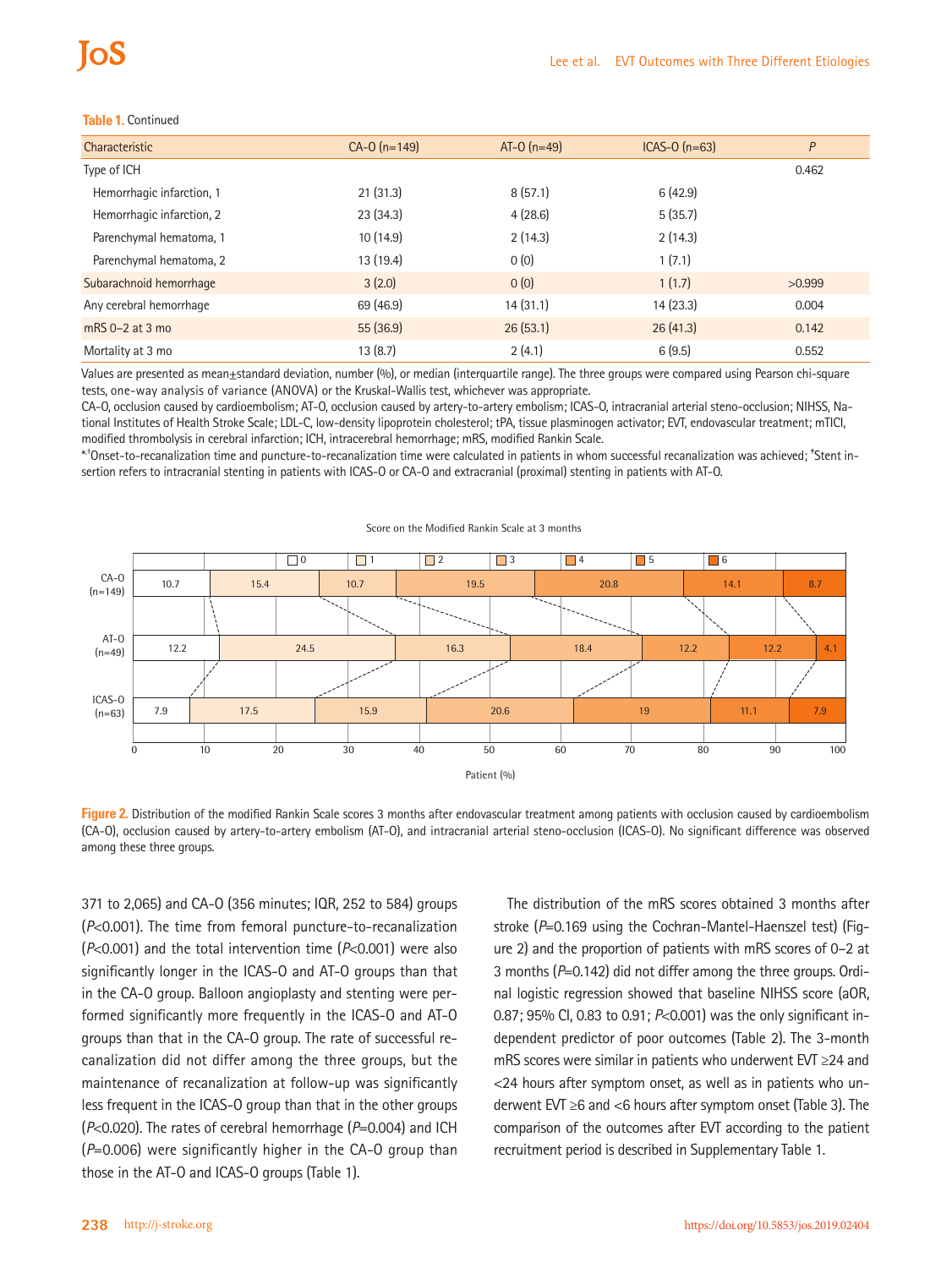## **Discussion**

We examined the outcome of EVT based on three different mechanisms underlying vascular occlusion. CA-O was the most common etiology, accounting for 57% of patients, followed by ICAS-O (24%) and AT-O (19%). Although previous studies have attempted to determine the differences between patients with

**Table 2.** Ordinal logistic regression analysis of factors associated with the 3-month modified Rankin Scale scores in patients with acute ischemic stroke

| Variable                       | Common OR (95% CI)     | P       |
|--------------------------------|------------------------|---------|
| Age (/10 yr)                   | $0.89(0.72 - 1.10)$    | 0.286   |
| Male sex                       | $0.73$ $(0.43 - 1.23)$ | 0.235   |
| <b>Diabetes</b>                | $1.12$ (0.68-1.85)     | 0.657   |
| Total cholesterol (/10 mg/dL)  | $1.05(1.00-1.11)$      | 0.066   |
| Current smoking                | $1.24(0.69 - 2.23)$    | 0.475   |
| <b>Initial NIHSS</b>           | $0.87(0.83 - 0.91)$    | < 0.001 |
| ICA occlusion                  | $1.10(0.68 - 1.79)$    | 0.692   |
| Onset to puncture time (/1 hr) | $1.00(0.99 - 1.01)$    | 0.910   |
| Angioplasty                    | $1.27(0.66 - 2.43)$    | 0.473   |
| Type of etiologies             |                        |         |
| AT-O (reference)               | $\overline{1}$         |         |
| $CA-0$                         | $0.62$ $(0.31 - 1.25)$ | 0.182   |
| ICAS-0                         | $1.03(0.48 - 2.20)$    | 0.939   |
| Type of etiologies             |                        |         |
| ICAS-O (reference)             | 1                      |         |
| $AT-O$                         | $1.60(0.80 - 3.21)$    | 0.182   |
| $CA-O$                         | 1.65 (0.83-3.28)       | 0.150   |

Common ORs were calculated using ordinal logistic regression models indicating a favorable shift in modified Rankin Scale score distribution. OR, odds ratio; CI, confidence interval; NIHSS, National Institutes of Health Stroke Scale; ICA, internal carotid artery; AT-O, occlusion caused by artery-to-artery embolism; CA-O, occlusion caused by cardioembolism; ICAS-O, intracranial arterial steno-occlusion.

ICAS-O and 'embolic' occlusion,<sup>5-9,12,13,26</sup> they did not distinguish between AT-O and CA-O in the 'embolic' group.

We found that duration of symptom onset-to-door time, puncture time, recanalization time, and the total intervention time were the longest in patients with ICAS-O, followed by those with AT-O and CA-O. Differences in the duration between symptom onset-to-door time were probably associated with the different characteristics of stroke among the three groups: CA-O is characterized by sudden arterial occlusion without sufficient collaterals. In contrast, arterial occlusion associated with chronic atherosclerotic diseases is characterized by relatively mild or fluctuating symptoms because of better developed collaterals, although some of the latter patients show a progressive worsening of symptoms. $27,28$  We assumed that the longer onset-to-groin puncture time in patients with ICAS-O and AT-O may be attributed to the fact that EVT was often performed only after the observation of worsening or fluctuation in symptoms after the early stages, when the symptoms were mild. Despite the longer onset to EVT and intervention time, the outcomes were similar among the three groups.

Table 4 summarizes the results of studies comparing EVT outcomes in patients with ICAS-O and embolism.<sup>5-16,19,29,30</sup> One study reported that patients with ICAS-O have better prognosis than those with embolism, $7$  while another study reported the opposite result in patients who received EVT in the vertebrobasilar territory.<sup>9</sup> However, most studies did not report differences in 3 month clinical outcome after EVT between patients with ICAS-O and those with embolism, $7,10-16,26$  which has also been highlighted by a recent meta-analysis. $31$  These studies reported that 16% to 89% of patients with ICAS-O required stenting, and many were treated with tirofiban. $67,12,26$  One study found that rescue stenting, tirofiban treatment, or repeated thrombectomy resulted in favorable outcomes in 45% of pa-

|  |  |  |  |  | Table 3. Comparison of patients according to different symptom onset-to-endovascular therapy times |  |
|--|--|--|--|--|----------------------------------------------------------------------------------------------------|--|
|--|--|--|--|--|----------------------------------------------------------------------------------------------------|--|

|                   |                | <b>Etiologies</b>            |                                          |         | <b>Baseline</b> |         | Good outcome         |       |
|-------------------|----------------|------------------------------|------------------------------------------|---------|-----------------|---------|----------------------|-------|
| Variable          | Cardioembolism | Artery to artery<br>embolism | Intracranial arterial<br>steno-occlusion | P       | <b>NIHSS</b>    | P       | $(mRS 0-2 at 3 mol)$ | P     |
| 6 hr              |                |                              |                                          | < 0.001 |                 | < 0.001 |                      | 0.796 |
| $<$ 6 hr (n=98)   | 75 (76.5)      | 12(12.2)                     | 11(11.2)                                 |         | $13(10-17.3)$   |         | 39 (39.8)            |       |
| ≥6 hr (n=163)     | 74 (45.4)      | 37(22.7)                     | 52(31.9)                                 |         | $11(9-16)$      |         | 68 (41.7)            |       |
| 24 hr             |                |                              |                                          | < 0.001 |                 | < 0.001 |                      | 0.629 |
| $<$ 24 hr (n=213) | 139(65.3)      | 33(15.5)                     | 41(19.2)                                 |         | $8(9-16)$       |         | 89(41.8)             |       |
| ≥24 hr (n=48)     | 10(20.8)       | 16(33.3)                     | 22(45.8)                                 |         | $10(7-13)$      |         | 18 (38.5)            |       |

Values are presented as number (%) or median (interquartile range).

NIHSS, National Institutes of Health Stroke Scale; mRS, modified Rankin Scale.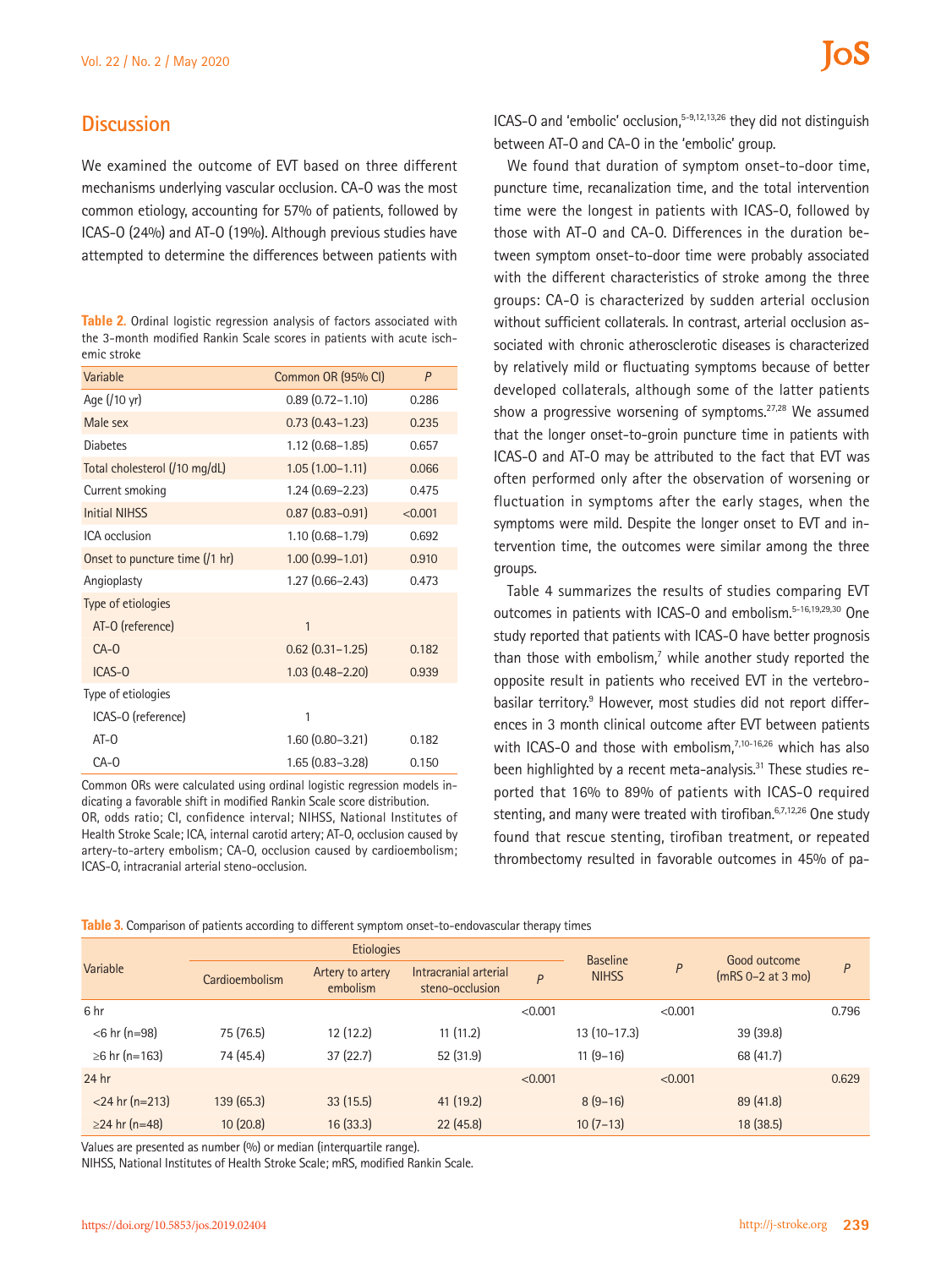|                                                |                                                    |               |                |                                                                |                                                                           | Additional rescue                                                                 |                                                                           |                                                                                                                                                                                   |
|------------------------------------------------|----------------------------------------------------|---------------|----------------|----------------------------------------------------------------|---------------------------------------------------------------------------|-----------------------------------------------------------------------------------|---------------------------------------------------------------------------|-----------------------------------------------------------------------------------------------------------------------------------------------------------------------------------|
| Study                                          | Inclusion criteria<br>of large vessel<br>occlusion | ICAS-O        | Embolic-O      | (ICAS-O vs. Embolic-O, P)<br>recanalization rate<br>Successful | (ICAS-O vs. Embolic-O,<br>Good outcome at 3<br>months<br>$\overline{P}^*$ | (ICAS-O vs. Embol-<br>treatment (stent<br>angioplasty)<br>$ic-0, P$<br>and/or     | Use of glycoprotein<br>Ilb/Illa inhibitor<br>Embolic-Q, P)<br>(ICAS-O vs. | indicating favorable outcome<br>Multivariable analysis<br>(odds ratio)                                                                                                            |
| Kang et al. (2014) <sup>19</sup> ICA, MCA, VBA |                                                    | 40 (AF 20.0%) | 92 (AF 60.9%)  | 80.0% vs. 83.7% (ND)                                           | 65.0% vs. 67.5% (ND)                                                      | 0.0% vs 0.0 % (ND)                                                                | Used in 35 patients with<br>immediate reocclusion                         | ₹                                                                                                                                                                                 |
| Lee et al. (2015) <sup>6</sup>                 | Any sites                                          | 24 (0%)       | 134 (AF 59.7%) | 62.5% vs. 63.6% (ND)                                           | 41.7% vs. 31.3% (ND)                                                      | vs. 5.2%, P<0.001)<br>Angioplasty (33.3%<br>Stenting (16.7% vs.<br>3.7%, P=0.012) | NA (only intra-arterial<br>urokinase was used)                            | $\lessgtr$                                                                                                                                                                        |
| Yoon et al. (2015) <sup>7</sup> MCA, ICA, BA   |                                                    | 40 (AF 7.5%)  | 132 (AF 56.1%  | 95.0% vs. 81.8% (P=0.04)                                       | 62.5% vs. 38.6%<br>$(P=0.008)$                                            | 95.0% vs. NA (NA)                                                                 | Not used                                                                  | Age (1.052), NIHSS decrease (1.202),<br>mTICI 2b or 3 (0.004)                                                                                                                     |
| Hwang et al.<br>$(2016)^8$                     | $\overline{\triangleright}$                        | 40 (AF 0%)    | 123 (AF 63.4%  | $\leq$                                                         | 62.5% vs. 66.7% (ND)                                                      | 10.0% vs. 0.0%<br>(D)                                                             | Used in 75% of patients<br>with immediate<br>reocclusion                  | (0.926), NIHSS (0.843), collateral<br>delayed reocclusion (0.035), age<br>Immediate reocclusion (0.188),<br>status (grade 3,4) (7.108)                                            |
| Kim et al. (2016) <sup>9</sup>                 | <b>VBA (V4, BA)</b>                                | 19 (AF 10.5%) | 32 (AF 40.6%)  | 89.5% vs. 87.5% (ND)                                           | 10.5% vs. 37.5%<br>$(P=0.037)$                                            | Angioplasty (31.6%<br>Stenting (31.6% vs.<br>vs. 12.5%, ND)<br>12.5%, ND)         | 31.6% vs. 0% (P=0.002)                                                    | No significant predictor                                                                                                                                                          |
| Lee et al. (2017) <sup>10</sup>                | BA                                                 | 15 (AF NA)    | 47 (AF NA)     | 100.0% vs. 95.7% (ND)                                          | 60.0% vs. 51.1%<br>(D)                                                    | 86.7% vs. 0.0%<br>(M)                                                             | $\leq$                                                                    | $\leq$                                                                                                                                                                            |
| Jia et al. (2018) <sup>12</sup>                | ICA, M1, M2                                        | 47 (AF 25.5%) | 93 (AF 49.5%)  | 95.7% vs. 96.8% (ND)                                           | 63.8% vs. 51.6% (ND)                                                      | Angioplasty (36.2%<br>vs. 0.0%, P<0.001)<br>Stenting (42.5% vs.<br>2.2%, P<0.001) |                                                                           | 51.1% vs. 18.3% (P<0.001) NIHSS (0.941), mTICI (2.864)                                                                                                                            |
| Lee et al. (2018) <sup>13</sup>                | ICA-T, M1, M2,<br>VBA                              | 75 (AF 22.7%) | 150 (AF 56.7%) | 72.0% vs. 79.3% (ND)                                           | 37.3% vs. 47.3% (ND)                                                      | 24.3% vs. 5.2%<br>(MA)                                                            | 40.5% vs. 7.5% (P<0.001)                                                  | $\leq$                                                                                                                                                                            |
| Lee et al. (2018) <sup>5</sup>                 | ICA-T, M1, M2                                      | 99 (AF 24.2%) | 421 (AF 63.4%  | 76.8% vs. 79.6% (ND)                                           | 54.5% vs. 45.5% (ND)                                                      | 20.2% vs. 2.6%<br>(NA)                                                            | ₹                                                                         | recanalization (2.451), PH2 or SAH<br>Age (0.945), premorbid mRS (0.578),<br>procedure time (0.981), successful<br>NIHSS (0.897), ASPECTS (1.313),<br>3-4 (0.242), ICAS-0 (0.495) |
| Baek et al. (2018) <sup>11</sup> ICA, M1       |                                                    | 56 (AF 37.5%) | 262 (AF 62.2%  | 80.4% vs. 88.5% (ND)                                           | 46.4% vs. 46.9% (ND)                                                      | 28.6% vs. 0.4%<br>(MA)                                                            | 42.8% vs. 0.4% (NA)                                                       | $\leq$                                                                                                                                                                            |
| Tsang et al.<br>$(2018)^{14}$                  | Any sites                                          | 9 (AF NA)     | 55 (AF NA)     | 88.9% vs. 78.2% (ND)                                           | 55.6% vs. 30.0% (ND)                                                      | 33.3% vs. 0.0%<br>$(P=0.001)$                                                     | ₹                                                                         | ₹                                                                                                                                                                                 |
| Baek et al. (2019) <sup>15</sup> VBA (V4, BA)  |                                                    | 24 (AF 29.2%) | 53 (AF 54.7%)  | 79.2% vs. 84.9% (ND)                                           | 37.5% vs. 41.5% (ND)                                                      | 16.7% vs. 0.0%<br>(NA)                                                            | 42.1% vs. 0.0% (NA)                                                       | NIHSS (0.820), puncture to recanali-<br>zation time (0.810)                                                                                                                       |

# JoS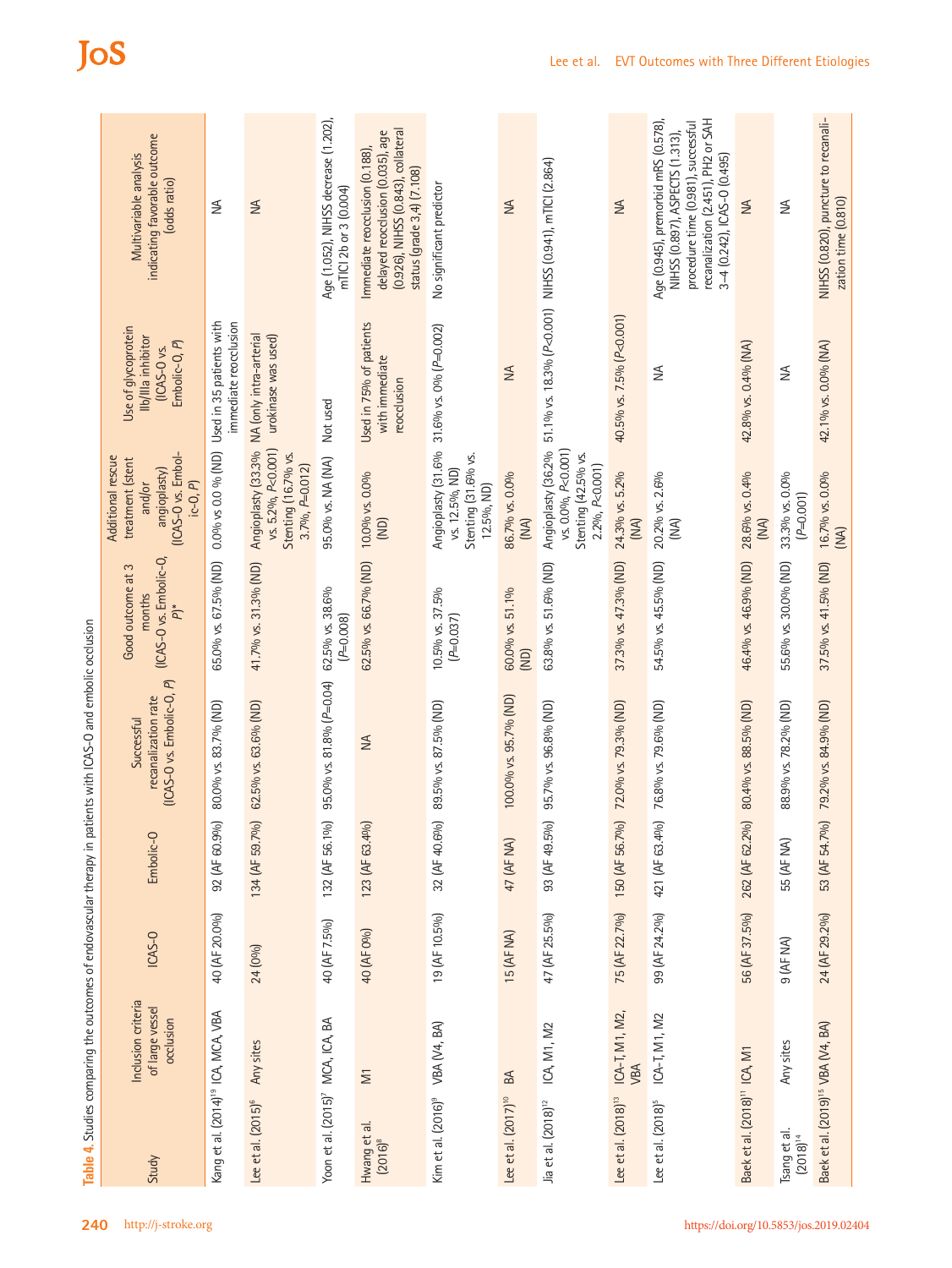| Study                                        | Inclusion criteria<br>of large vessel<br>occlusion | ICAS-0       | Embolic-O                                                      | (ICAS-O vs. Embolic-O, P)<br>recanalization rate<br>Successful                                      | (ICAS-O vs. Embolic-O,<br>Good outcome at 3<br>months<br>$\sum_{i=1}^{n}$ | (ICAS-O vs. Embol-<br>Additional rescue<br>treatment (stent<br>angioplasty)<br>$ic-0, P$<br>and/or | Use of glycoprotein<br>Ilb/Illa inhibitor<br>Embolic-Q, P)<br>IICAS-O vs.    | indicating favorable outcome<br>Multivariable analysis<br>(odds ratio)                      |
|----------------------------------------------|----------------------------------------------------|--------------|----------------------------------------------------------------|-----------------------------------------------------------------------------------------------------|---------------------------------------------------------------------------|----------------------------------------------------------------------------------------------------|------------------------------------------------------------------------------|---------------------------------------------------------------------------------------------|
| Fan et al. (2019) <sup>16</sup> VBA (VA, BA) |                                                    | 35 (AF 5.7%) | 32 (AF 28.1%)                                                  | 88.6% vs. 90.6% (ND)                                                                                | 51.4% vs. 43.8% (ND) 77.1% vs. 21.9%                                      | $(\mathbb{N})$                                                                                     | Apseldoibue                                                                  | Used only premedication of Glasgow coma scale score (1.281),<br>Pons-midbrain-index (0.402) |
| Dobrocky et al.<br>$(2019)^{29}$             | $\overline{\mathsf{M}}$                            | 10 (AF NA)   | 523 (AF NA)                                                    | 70.0% vs. 64.2% (ND)                                                                                | 0.0% vs. 49.4%<br>$(P=0.004)$                                             | 100.0% vs. NA (NA) 60.0% vs. NA (NA)                                                               |                                                                              | $\leq$                                                                                      |
| Zhang et al.<br>$(2019)^{30}$                | VBA                                                | 95 (AF 3.2%) | 38 (AF 26.3%)                                                  | 81.1% vs. 100.0%<br>$(P=0.004)$                                                                     | 41.1% vs. 50.0% (ND) 60.0% vs. 2.6%                                       | (P<0.001)                                                                                          | 65.3% vs. 63.2% (ND)                                                         | ≨                                                                                           |
| Present study                                | Any sites                                          | 49 (AF 0%)   | 149 (CA-0, AF<br>81.9%), 63<br>$(AT-O, AF)$<br>D <sub>00</sub> | 92.1% (ICAS-0) vs. 91.8% 36.9% (CA-0) vs.<br>$(AI-O)$ vs. 91.3% $(CA-O)$<br>$\overline{\mathsf{2}}$ | 41.3% (ICAS-0) (ND)<br>53.1% (AT-0) vs.                                   | 75.5% (AT-0) vs.<br>71.4% (ICAS-0)<br>5.4% (CA-O) vs.<br>$(P=0.001)$                               | .3% $(CA-0)$ vs. 8.2% $(AT -$<br>$O$ ) vs. 12.7% (ICAS- $O$ )<br>$(P=0.001)$ | NIHSS (0.870)                                                                               |

NA, not applicable; BA, basilar artery; NIHSS, National Institutes of Health Stroke Scale; mTICI, modified thrombolysis in cerebral infarction; V4. V4.segment of the vertebral artery; ICA-T, internal carotid artery-termi-NA, not applicable; BA, basilar artery; NIHSS, National Institutes of Health Stroke Scale; mTICI, modified thrombolysis in cerebral infarction; V4, V4 segment of the vertebral artery; ICA-T, internal carotid artery-termirus; mRS, modified Rankin Scale; ASPECTS, Alberta Stroke Program Early Computed Tomography Score; PH2, parenchymal hematoma, type 2; SAH 3-4, subarachnoid hemorrhage, type 3-4; VA, vertebral artery. nus; mRS, modified Rankin Scale; ASPECTS, Alberta Stroke Program Early Computed Tomography Score; PH2, parenchymal hematoma, type 2; SAH 3–4, subarachnoid hemorrhage, type 3–4; VA, vertebral artery. 'A good clinical outcome was defined as a 3-month modified Rankin Scale score of 0-2. \*A good clinical outcome was defined as a 3-month modified Rankin Scale score of 0–2. tients with ICAS-O who underwent instant vascular reocclusion.<sup>8</sup> Thus, although residual stenosis and reocclusion may be predictors of unfavorable outcomes, appropriate rescue treatment may have yielded similar outcomes in patients with ICAS-O and those with CA-O.8

Our study is unique, since we classified patients with AT-O into a separate category, which allowed us to observe the characteristics and EVT outcome in this group of patients. We found that the intervention time was longer in patients with AT-O than that in patients with CA-O (although it was shorter than that in ICAS-O), mainly due to the additional need to treat proximal arterial steno-occlusion.<sup>32,33</sup> More than half of the patients with AT-O required stent insertion and 75% required angioplasty for the proximal artery. However, the rate of procedural complications was low overall, and post-stent rethrombosis was treated with tirofiban. Patients with AT-O were younger, predominantly men, and had relatively less severe initial symptoms than patients with CA-O (similar to ICAS-O), perhaps due to relatively well-developed collaterals. Therefore, although AT-O has been categorized as 'embolism' in previous studies, its characteristics differ from those of CA-O. The demographic and clinical features of AT-O resembled those of ICAS-O, while the delay in the EVT procedure ranked between patients with CA-O and ICAS-O (Table 1). Regarding the technical issue in the treatment of tandem lesions, some interventionists favor the proximal (extracranial) lesion first approach, $34$ while others (including those at our center) favor the distal (intracranial) lesion first approach. A recent meta-analysis found no significant difference between the distal and proximal lesion first techniques (favorable outcome at 3 months: 53% vs. 49%, P=0.58).<sup>35</sup> The outcome in our patients (favorable outcome, 53%) was identical with the result of this meta-analysis.

Thus, patients with ICAS-O and AT-O are associated with more difficult and longer procedure times, and a higher frequency of re-occlusions compared to patients with CA-O. On the other hand, they tend to be younger and have less severe initial clinical symptoms, which are associated with better developed collaterals, while CA-O is associated with more severe initial symptoms and higher rates of hemorrhagic transformation.28,31 Moreover, adequate rescue treatment including angioplasty, stenting, and administration of glycoprotein IIb/IIIa inhibitors has been used in patients with ICAS-O and AT-O. Thus, the functional outcomes were overall similar among patients with AT-O, ICAS-O, and CA-O.<sup>5,8</sup>

Our study included patients who underwent EVT ≥24 hours after symptom onset if certain conditions were met (e.g., diffusion–perfusion or diffusion–clinical mismatch). We found that the delayed treatment was significantly more often performed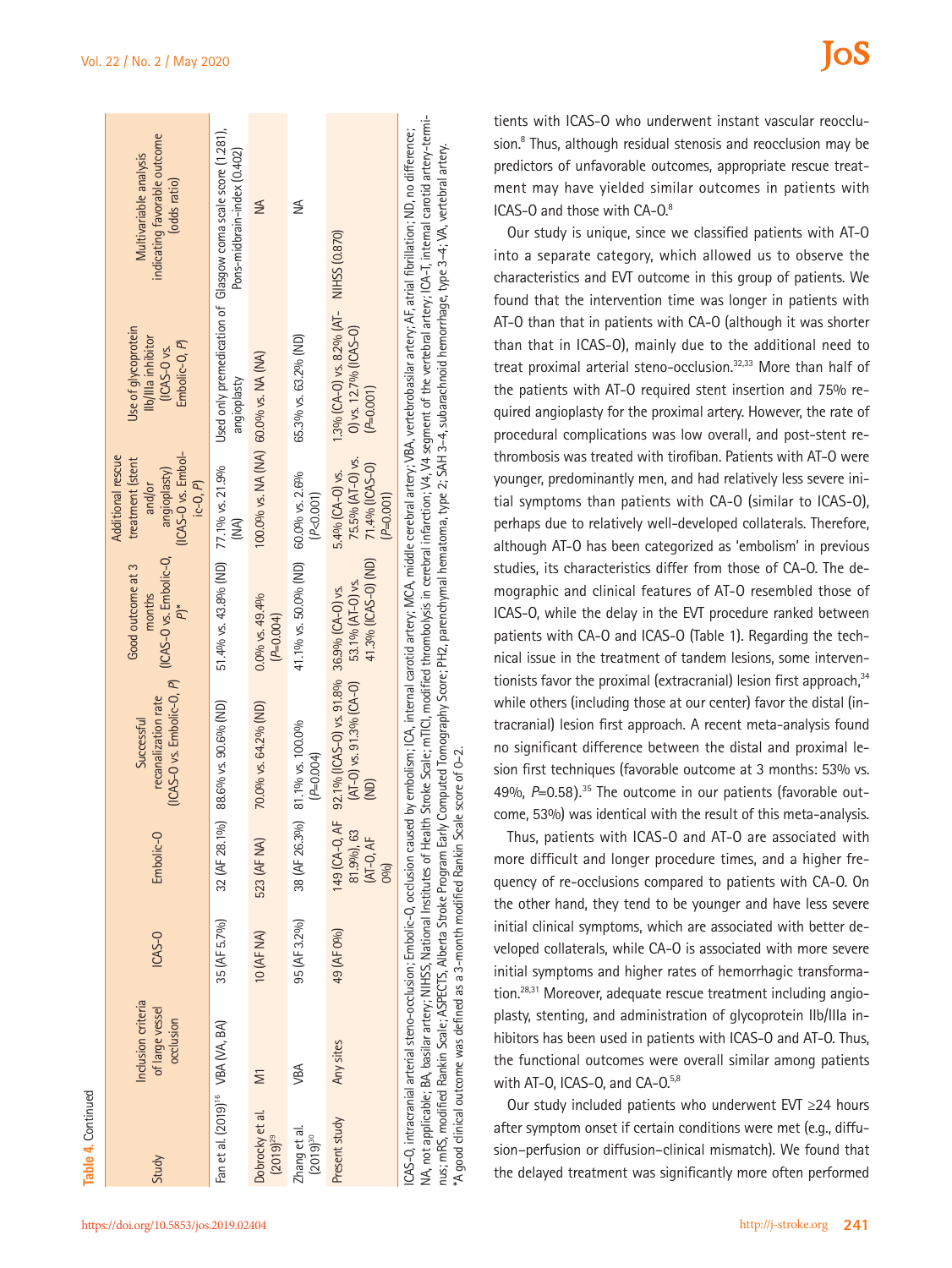## **IoS**

in patients with ICAS-O and AT-O than that in patients with in CA-O (Table 3) and that the functional outcomes in these patients did not differ from those in patients who underwent EVT <24 hours. Thus, EVT ≥24 hours may still be beneficial if patients are carefully selected, especially in those with ICAS-O and AT-0.<sup>36</sup> There were also no significant differences in functional outcomes between patients who underwent EVT <12 or ≥12 hours and <6 or ≥6 hours after symptom onset (Table 3).

Finally, when the study period was dichotomized (before and after 2015), we found that the 3-month clinical outcome after EVT was worse in the later stage than that in the early stage, although the onset-to-door time and onset-to-recanalization time were shortened (Supplementary Table 1). This may be attributed to the fact that the participants enrolled in the later stage were older, had more severe initial neurological deficits, and tended to have atrial fibrillation, reflecting in part the rapid increase in the aging population and atrial fibrillation in South Korea. Alternatively, candidates for EVT might have been selected more cautiously before the publication of five pivotal positive trials in 2015, while cases with greater severity were included afterwards. Unfortunately, we were unable to provide a satisfactory explanation with this retrospective study that enrolled patients who underwent EVT only. We also found that the functional outcomes did not differ among patients with CA-O, AT-O, and ICAS-O in the early or later stage (data not shown).

The merit of the present study was that the etiologies of stroke were clearly categorized based on the appropriate imaging and etiological examination. Moreover, this approach is closer to real-world scenarios: we did not exclude patients whose symptom onset was >24 hours, and included patients with AIS with anterior and posterior circulation involvement. Our study also has some limitations. First, this study was performed at a single center with an Asian population, and the results may not be generalizable to other ethnic groups. Second, although we believe that the relatively mild symptoms in patients with ICAS-O and AT-O patients were due to adequate collateral flow, the degree of collateral vessel formation was not assessed objectively. Third, the exclusion of patients with missing 3-month mRS scores due to loss to follow-up may have introduced a selection bias. However, the mRS scores at discharge did not differ among the patients excluded from the three groups (*P*=0.139, data not shown). Fourth, in the current study we defined AT-O as proximal stenosis was greater than 50% and excluded patients with concomitant AT-O and ICAS-O. However, the possibility of AT-O cannot be completely excluded in patients with milder proximal artery stenosis.

Despite these limitations, our data showed that the 3-month EVT outcomes did not differ among patients with AT-O, ICAS-

O, and CA-O, although the symptom onset-to-recanalization time was longer in the ICAS-O and AT-O groups than that in the CA-O group. These findings suggest that ICAS-O and AT-O, which are characterized by no history of cardiac disease, no clot signs, small lesions on diffusion-weighted imaging, and a fluctuating or progressive diseases course may have longer therapeutic time windows than previously considered. Further studies are needed to determine the characteristics of the patients who would still improve despite the delayed therapy and how long the therapeutic window can be extended. This issue may be more important in Asian countries, where ICAS is more prevalent.37

## **Supplementary materials**

Supplementary materials related to this article can be found online at https://doi.org/10.5853/jos.2019.02404.

## **Disclosure**

The authors have no financial conflicts of interest.

## **References**

- 1. Saver JL, Goyal M, van der Lugt A, Menon BK, Majoie CB, Dippel DW, et al. Time to treatment with endovascular thrombectomy and outcomes from ischemic stroke: a metaanalysis. *JAMA* 2016;316:1279-1288.
- 2. Albers GW, Marks MP, Kemp S, Christensen S, Tsai JP, Ortega-Gutierrez S, et al. Thrombectomy for stroke at 6 to 16 hours with selection by perfusion imaging. *N Engl J Med* 2018;378: 708-718.
- 3. Nogueira RG, Jadhav AP, Haussen DC, Bonafe A, Budzik RF, Bhuva P, et al. Thrombectomy 6 to 24 hours after stroke with a mismatch between deficit and infarct. *N Engl J Med* 2018; 378:11-21.
- 4. Ko SB, Park HK, Kim BM, Heo JH, Rha JH, Kwon SU, et al. 2019 Update of the Korean clinical practice guidelines of stroke for endovascular recanalization therapy in patients with acute ischemic stroke. *J Stroke* 2019;21:231-240.
- 5. Lee JS, Lee SJ, Yoo JS, Hong JH, Kim CH, Kim YW, et al. Prognosis of acute intracranial atherosclerosis-related occlusion after endovascular treatment. *J Stroke* 2018;20:394-403.
- 6. Lee JS, Hong JM, Lee KS, Suh HI, Demchuk AM, Hwang YH, et al. Endovascular therapy of cerebral arterial occlusions: intracranial atherosclerosis versus embolism. *J Stroke Cerebrovasc Dis* 2015;24:2074-2080.
- 7. Yoon W, Kim SK, Park MS, Kim BC, Kang HK. Endovascular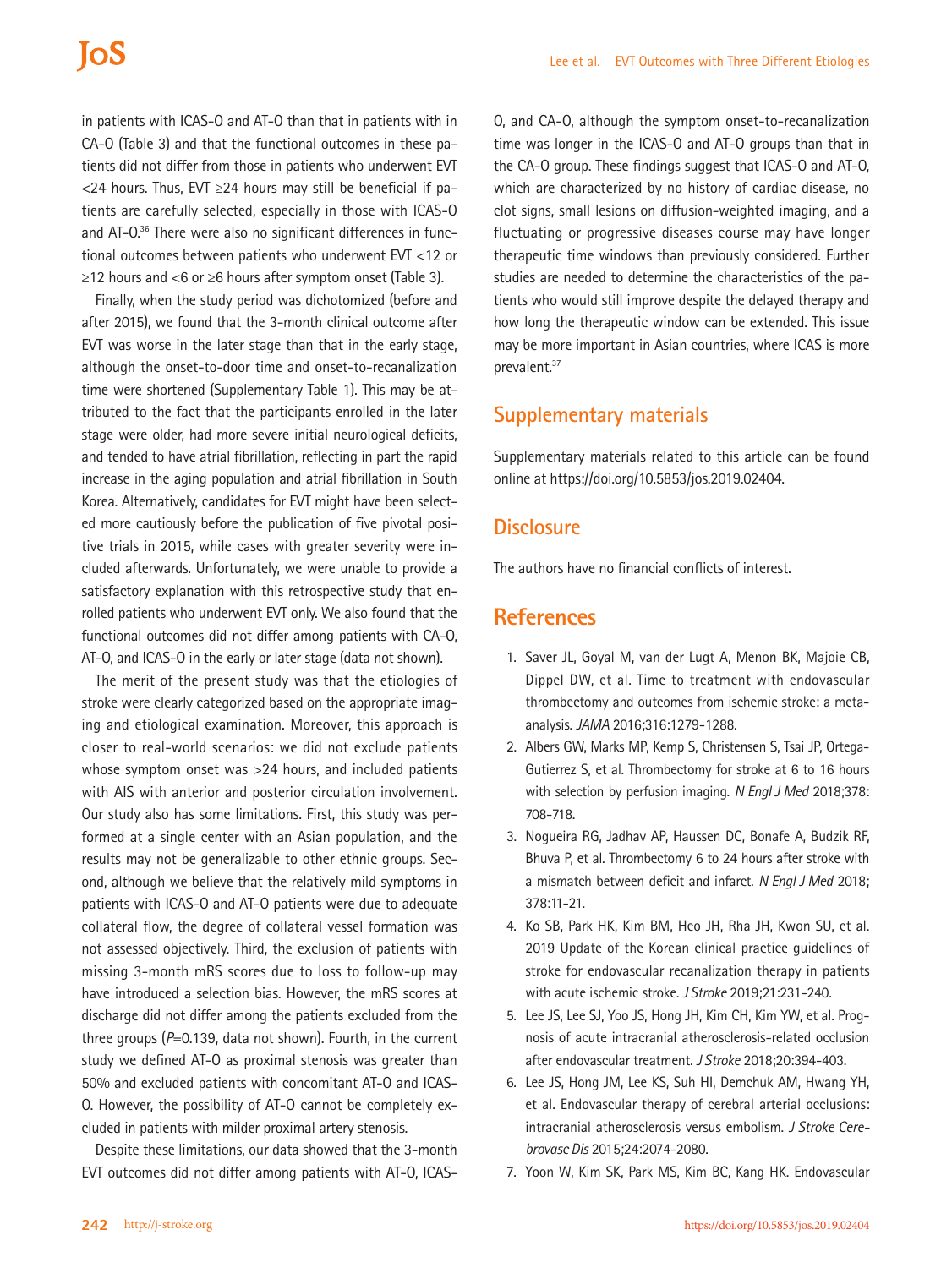treatment and the outcomes of atherosclerotic intracranial stenosis in patients with hyperacute stroke. *Neurosurgery* 2015;76:680-686.

- 8. Hwang YH, Kim YW, Kang DH, Kim YS, Liebeskind DS. Impact of target arterial residual stenosis on outcome after endovascular revascularization. *Stroke* 2016;47:1850-1857.
- 9. Kim YW, Hong JM, Park DG, Choi JW, Kang DH, Kim YS, et al. Effect of intracranial atherosclerotic disease on endovascular treatment for patients with acute vertebrobasilar occlusion. *AJNR Am J Neuroradiol* 2016;37:2072-2078.
- 10. Lee YY, Yoon W, Kim SK, Baek BH, Kim GS, Kim JT, et al. Acute basilar artery occlusion: differences in characteristics and outcomes after endovascular therapy between patients with and without underlying severe atherosclerotic stenosis. *AJNR Am J Neuroradiol* 2017;38:1600-1604.
- 11. Baek JH, Kim BM, Heo JH, Kim DJ, Nam HS, Kim YD. Outcomes of endovascular treatment for acute intracranial atherosclerosis-related large vessel occlusion. *Stroke* 2018;49:2699-2705.
- 12. Jia B, Feng L, Liebeskind DS, Huo X, Gao F, Ma N, et al. Mechanical thrombectomy and rescue therapy for intracranial large artery occlusion with underlying atherosclerosis. *J Neurointerv Surg* 2018;10:746-750.
- 13. Lee JS, Lee SJ, Hong JM, Choi JW, Yoo J, Hong JH, et al. Solitaire thrombectomy for acute stroke due to intracranial atherosclerosis-related occlusion: ROSE ASSIST study. *Front Neurol* 2018;9:1064.
- 14. Tsang ACO, Lau KK, Tsang FCP, Tse MMY, Lee R, Lui WM. Severity of intracranial carotid artery calcification in intracranial atherosclerosis-related occlusion treated with endovascular thrombectomy. *Clin Neurol Neurosurg* 2018;174:214- 216.
- 15. Baek JH, Kim BM, Heo JH, Kim DJ, Nam HS, Kim YD. Endovascular and clinical outcomes of vertebrobasilar intracranial atherosclerosis-related large vessel occlusion. *Front Neurol* 2019;10:215.
- 16. Fan Y, Li Y, Zhang T, Li X, Yang J, Wang B, et al. Endovascular therapy for acute vertebrobasilar occlusion underlying atherosclerosis: a single institution experience. *Clin Neurol Neurosurg* 2019;176:78-82.
- 17. Boeckh-Behrens T, Schubert M, Förschler A, Prothmann S, Kreiser K, Zimmer C, et al. The impact of histological clot composition in embolic stroke. *Clin Neuroradiol* 2016;26:189-197.
- 18. Adams HP Jr, Bendixen BH, Kappelle LJ, Biller J, Love BB, Gordon DL, et al. Classification of subtype of acute ischemic stroke. Definitions for use in a multicenter clinical trial. TOAST. Trial of Org 10172 in Acute Stroke Treatment. *Stroke* 1993;24:35-41.
- 19. Kang DH, Kim YW, Hwang YH, Park SP, Kim YS, Baik SK. In-

stant reocclusion following mechanical thrombectomy of in situ thromboocclusion and the role of low-dose intra-arterial tirofiban. *Cerebrovasc Dis* 2014;37:350-355.

- 20. Samuels OB, Joseph GJ, Lynn MJ, Smith HA, Chimowitz MI. A standardized method for measuring intracranial arterial stenosis. *AJNR Am J Neuroradiol* 2000;21:643-646.
- 21. Cho KH, Kim JS, Kwon SU, Cho AH, Kang DW. Significance of susceptibility vessel sign on T2\*-weighted gradient echo imaging for identification of stroke subtypes. *Stroke* 2005;36:2379- 2383.
- 22. Lee D, Lee DH, Suh DC, Kwon HS, Jeong DE, Kim JG, et al. Intra-arterial thrombectomy for acute ischaemic stroke patients with active cancer. *J Neurol* 2019;266:2286-2293.
- 23. Zaidat OO, Yoo AJ, Khatri P, Tomsick TA, von Kummer R, Saver JL, et al. Recommendations on angiographic revascularization grading standards for acute ischemic stroke: a consensus statement. *Stroke* 2013;44:2650-2663.
- 24. Fiorelli M, Bastianello S, von Kummer R, del Zoppo GJ, Larrue V, Lesaffre E, et al. Hemorrhagic transformation within 36 hours of a cerebral infarct: relationships with early clinical deterioration and 3-month outcome in the European Cooperative Acute Stroke Study I (ECASS I) cohort. *Stroke* 1999;30:2280-2284.
- 25. Saver JL, Gornbein J. Treatment effects for which shift or binary analyses are advantageous in acute stroke trials. *Neurology* 2009;72:1310-1315.
- 26. Al Kasab S, Almadidy Z, Spiotta AM, Turk AS, Chaudry MI, Hungerford JP, et al. Endovascular treatment for AIS with underlying ICAD. *J Neurointerv Surg* 2017;9:948-951.
- 27. Rebello LC, Bouslama M, Haussen DC, Grossberg JA, Dehkharghani S, Anderson A, et al. Stroke etiology and collaterals: atheroembolic strokes have greater collateral recruitment than cardioembolic strokes. *Eur J Neurol* 2017;24:762- 767.
- 28. Lee JS, Hong JM, Kim JS. Diagnostic and therapeutic strategies for acute intracranial atherosclerosis-related occlusions. *J Stroke* 2017;19:143-151.
- 29. Dobrocky T, Kaesmacher J, Bellwald S, Piechowiak E, Mosimann PJ, Zibold F, et al. Stent-retriever thrombectomy and rescue treatment of m1 occlusions due to underlying intracranial atherosclerotic stenosis: cohort analysis and review of the literature. *Cardiovasc Intervent Radiol* 2019;42:863- 872.
- 30. Zhang X, Luo G, Jia B, Mo D, Ma N, Gao F, et al. Differences in characteristics and outcomes after endovascular therapy: a single-center analysis of patients with vertebrobasilar occlusion due to underlying intracranial atherosclerosis disease and embolism. *Interv Neuroradiol* 2019;25:254-260.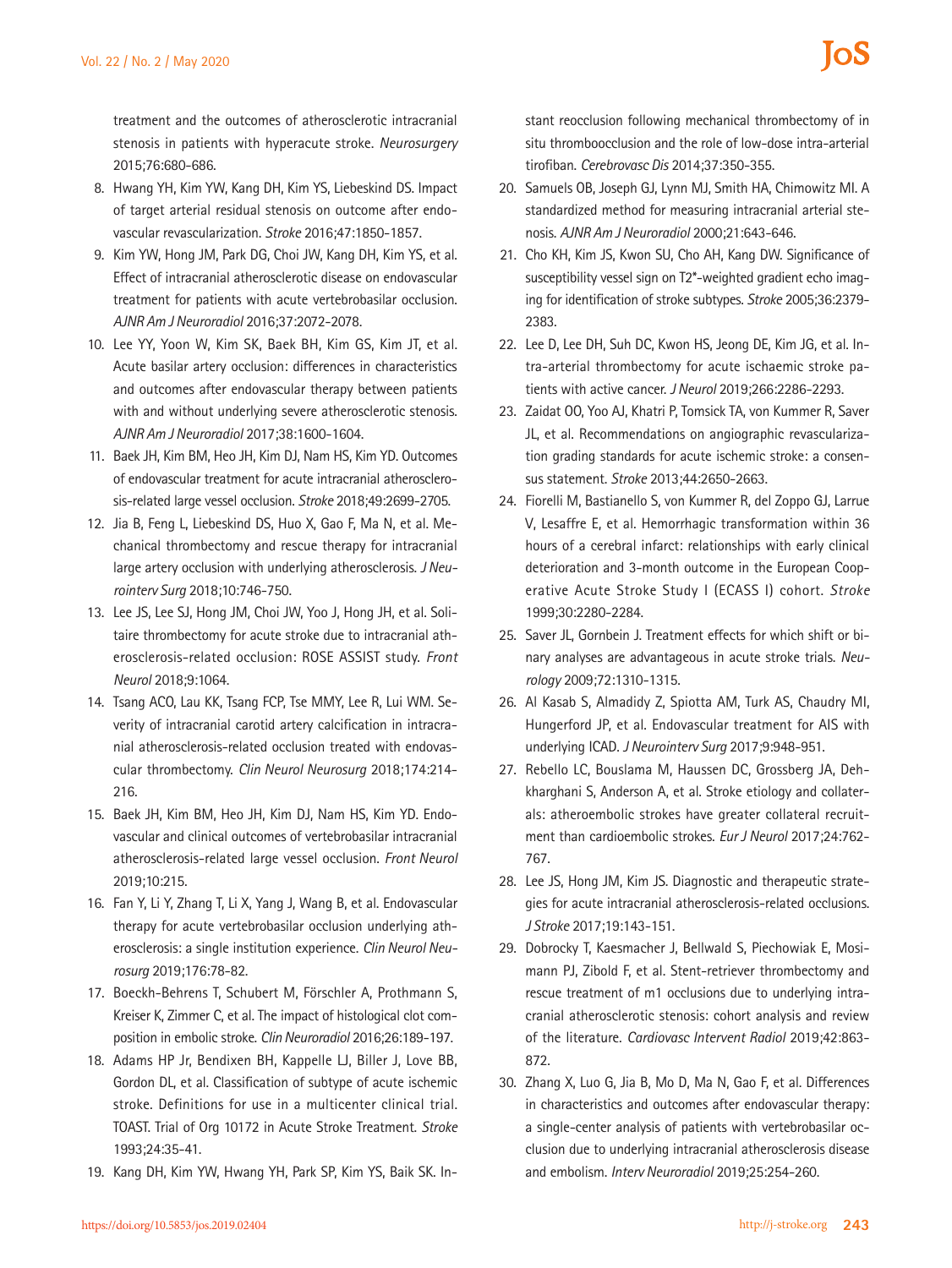# los

- 31. Tsang ACO, Orru E, Klostranec JM, Yang IH, Lau KK, Tsang FCP, et al. Thrombectomy outcomes of intracranial atherosclerosis-related occlusions. *Stroke* 2019;50:1460-1466.
- 32. Sivan-Hoffmann R, Gory B, Armoiry X, Goyal M, Riva R, Labeyrie PE, et al. Stent-retriever thrombectomy for acute anterior ischemic stroke with tandem occlusion: a systematic review and meta-analysis. *Eur Radiol* 2017;27:247-254.
- 33. Yoo AJ, Andersson T. Thrombectomy in acute ischemic stroke: challenges to procedural success. *J Stroke* 2017;19:121-130.
- 34. Rangel-Castilla L, Rajah GB, Shakir HJ, Shallwani H, Gandhi S, Davies JM, et al. Management of acute ischemic stroke due to tandem occlusion: should endovascular recanalization

of the extracranial or intracranial occlusive lesion be done first? *Neurosurg Focus* 2017;42:E16.

- 35. Wilson MP, Murad MH, Krings T, Pereira VM, O'Kelly C, Rempel J, et al. Management of tandem occlusions in acute ischemic stroke: intracranial versus extracranial first and extracranial stenting versus angioplasty alone: a systematic review and meta-analysis. *J Neurointerv Surg* 2018;10:721- 728.
- 36. Albers GW. Late window paradox. *Stroke* 2018;49:768-771.
- 37. Lü PH, Park JW, Park S, Kim JL, Lee DH, Kwon SU, et al. Intracranial stenting of subacute symptomatic atherosclerotic occlusion versus stenosis. *Stroke* 2011;42:3470-3476.